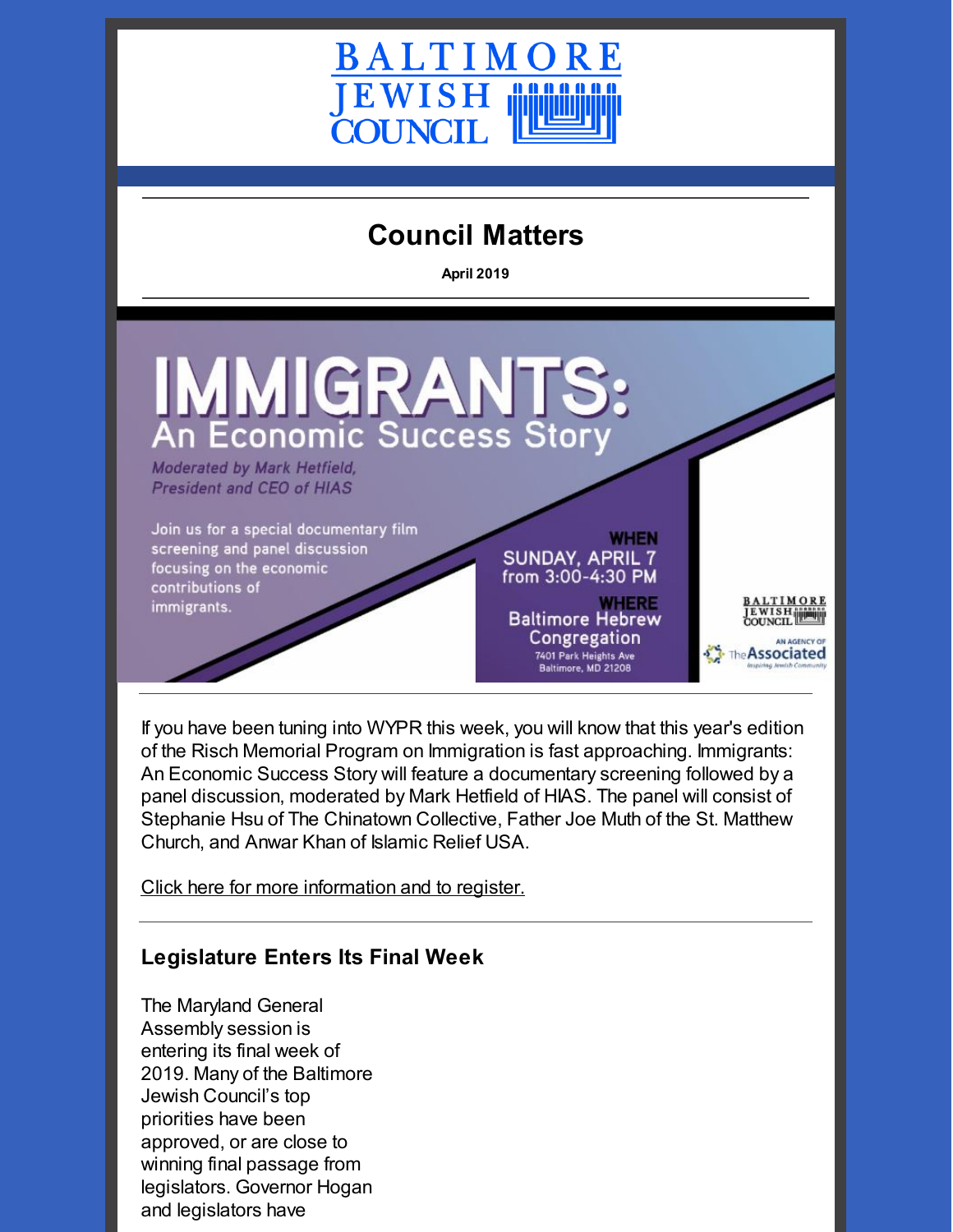approved a range of funds to assist our community with security needs, including \$3 million for houses of worship at risk of hate crimes and \$2 million for schools and day care centers. Other important budget items include \$1 million to support construction of the new Hillel



at the University of Maryland, College Park (a total of \$2 million in state support so far), and \$75,000 to help with major maintenance needs at the Edward A. Myerberg Center.

New legislation targeting hate crimes is set to be approved, along with a new grant program we proposed for the Department of Aging to encourage more innovative initiatives to help our seniors age in place. Two other big issues remain unclear going into the final week. The bill proposing mandatory Holocaust education in Maryland's middle and high schools has not received a committee vote, and it seems unlikely to go anywhere this session. And the various legislation that would affect the future Pimlico Race Course is expected to be the subject of intense debate in the last few days of session. Stay tuned for an expanded recap once the General Assembly wraps up its work on April 8.

## **Training Session Held on Suspicious Packages and Mail**



More than 50 representatives of synagogues, schools, Associated agencies and other Jewish community institutions joined a March 18<sup>th</sup> training session led by law enforcement, fire and health officials from Baltimore City and Baltimore County. The focus on suspicious mail and packages covered such areas as what to look out for, how to respond, what

to expect from first-responders, and potential health issues. A special thanks to the Baltimore Police Department's and Baltimore County Police Department's Shield Programs for helping to organize the training, to Baltimore Hebrew Congregation for hosting the session and Baltimore County Executive John Olzewski Jr. for stopping by.

#### **Lessons of the Shoah Reaches 300 Students**

More than 300 students and teachers from 14 schools across the region attended this year's Lessons of the Shoah on *,*<br>March 19<sup>th</sup>. Hosted by The John Carroll School in Bel Air, the full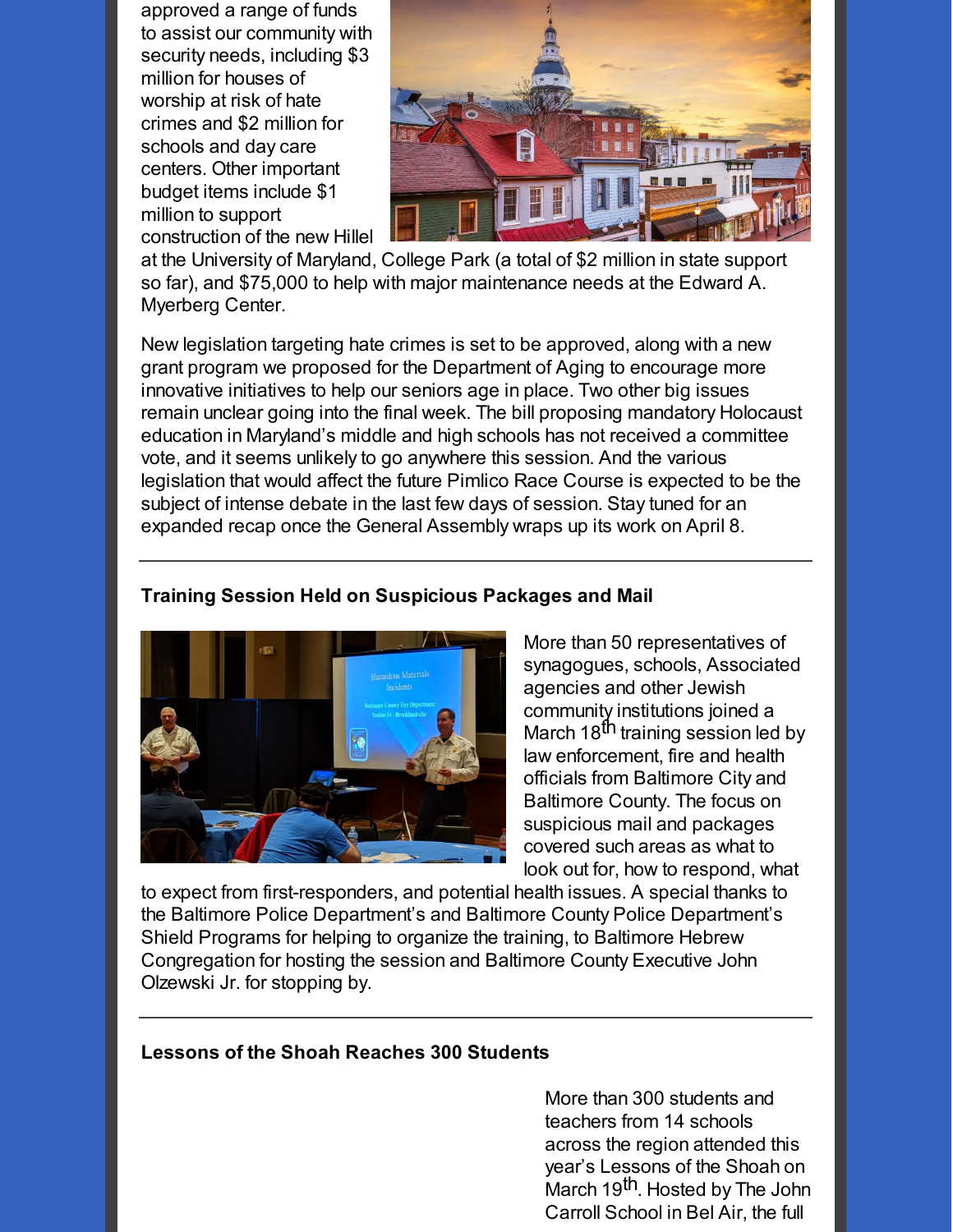

day experience provided students with the opportunity to learn about the Holocaust from educators, experts and Survivors.

Be sure to mark your calendar for this year's Yom HaShoah community commemoration, set for Sunday, May 5, at 4:30 p.m., at Baltimore Hebrew Congregation. This year's

program – "The 75th Anniversary of the War Refugee Board: Efforts by the United States Government to Save the Jews during the Holocaust" – features Gretchen Skidmore, the Director of Education Initiatives at the U.S. Holocaust Memorial Museum.



**Congratulations to our 2018-2019 Social Justice Teen Fellows for creating and facilitating our First Annual Teen Summit at Loyola University! Congressman Cummings delivered an inspiring keynote address before our youth participants attended workshops on social justice issues in our city.**

Thank you to our partners and guest speakers: Rep. Elijah E. Cummings, Councilman Brandon M. Scott, Councilman Zeke Cohen, Loyola University Maryland, Elijah Cummings Youth Program, Samuel I. Rosenberg Endowment Fund, 4Front Baltimore, Black Yield Institute, Community Law in Action, and Health Care for the Homeless!

# **Upcoming Events & Opportunities**

# **L'Dough V'Dough**